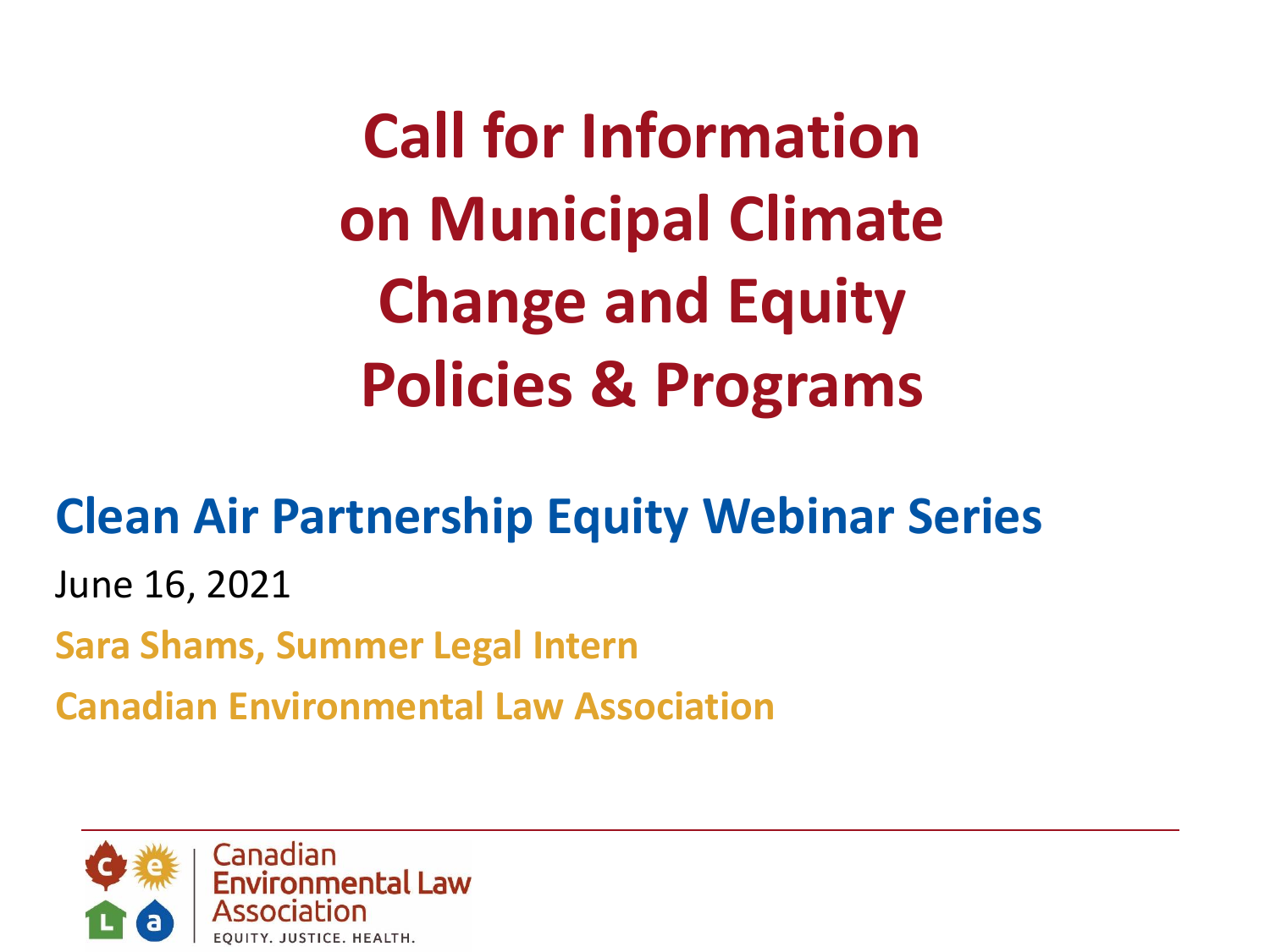



- Specialty community legal aid clinic
- Established in 1970, funded by Legal Aid Ontario since 1978
- Clinic system Under *Legal Aid Services Act*: 59 general service clinics; 7 student clinics; 14 specialty clinics
- Ontario-wide poverty law mandate serving low-income individuals and disadvantaged communities
- Services:
	- Direct representation of eligible clients including representation before trial or appellate courts and before administrative tribunals;
	- Test cases
	- Summary advice, referrals, assistance to individuals representing themselves
	- Public legal education and outreach
	- Law and policy analysis and advocacy for public interest reforms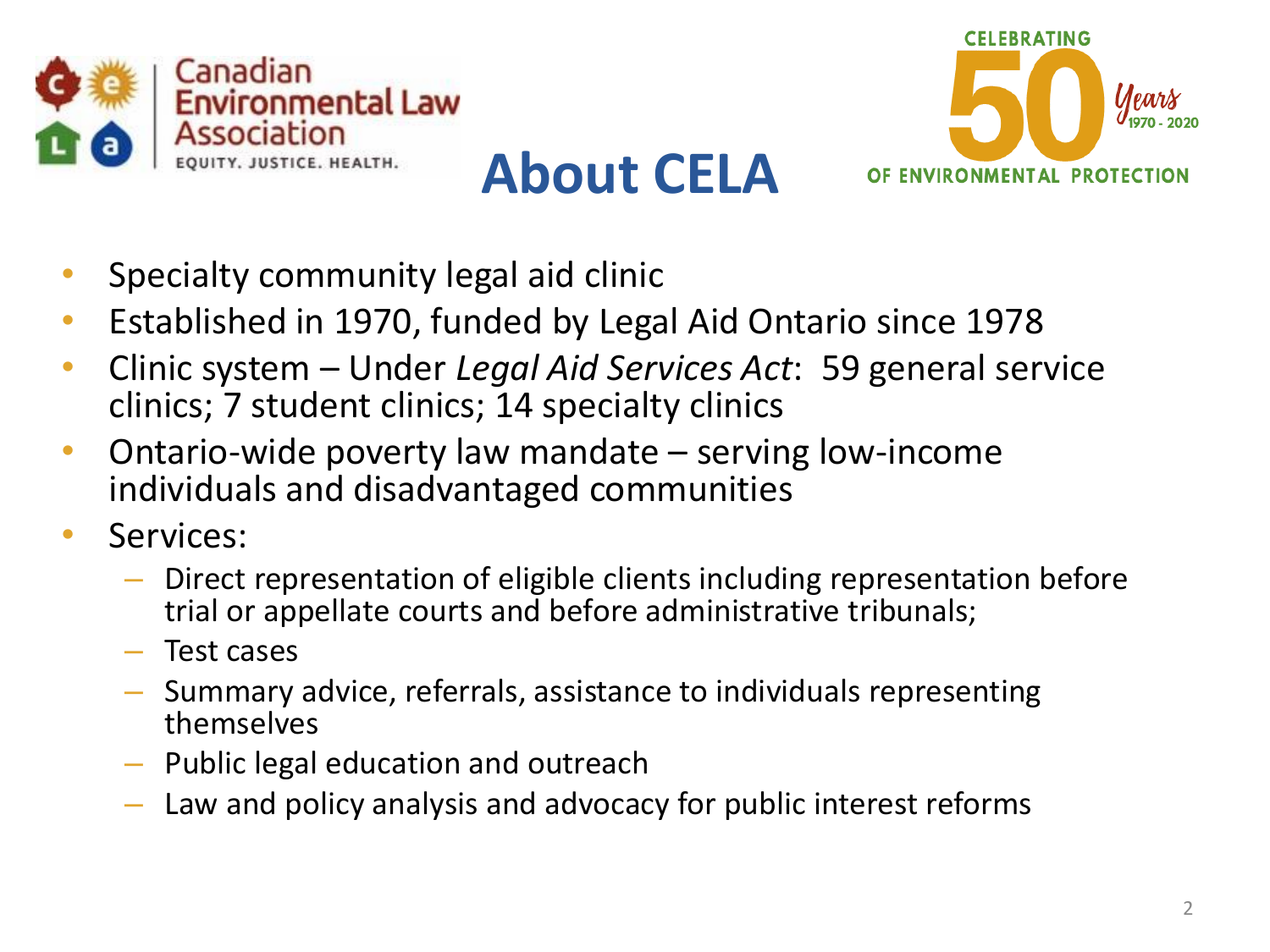



## **CELA's Strategic Priorities**

#### • **Access to Environmental Justice**

– high priority on cases and law reform work aimed at ensuring access to environmental justice

#### • **Pollution Prevention and Public Health and Safety**

– high priority on cases and law reform work aimed at ensuring safe, healthy and livable communities

<https://cela.ca/our-mandate/>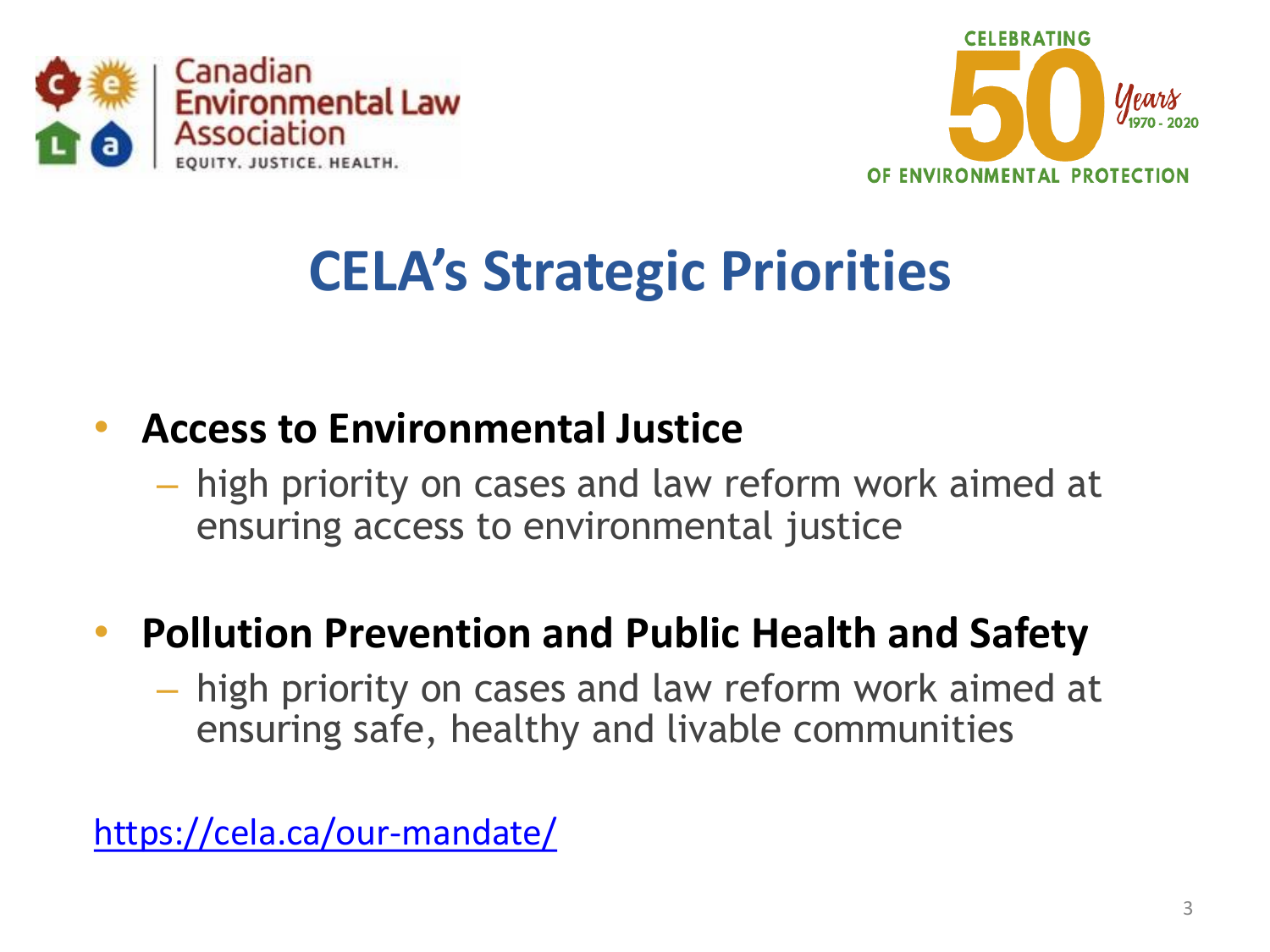# **Equity and Climate Change Toolkit**

### **Project**

- Consolidate information collected by past students on climate change and equity policies/programs
- Prepare a simplified toolkit to share with municipalities

### **Call for information**

- Programs/policies not yet publicized that address equity in climate change context
- Equity considerations in other plans/programs (i.e. Urban Forest Management Plans, Transportation Plans, etc.)
- Equity frameworks used to inform policy decision-making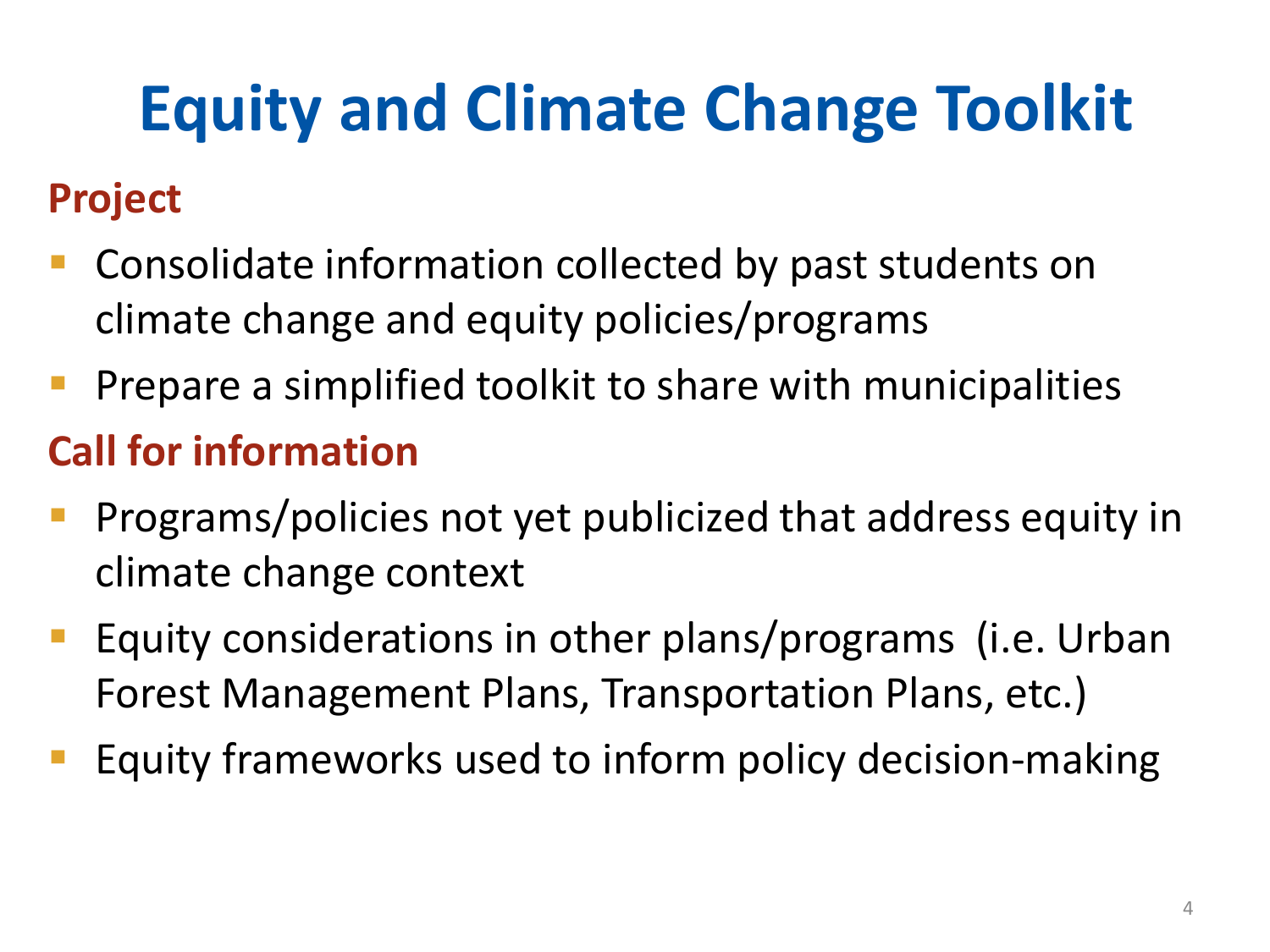### **Contact Information**

## **Please send an email to discuss further. Thank you!**

**Sara Shams Summer Legal Intern**

**[ssham026@uottawa.ca](mailto:ssham026@uottawa.ca)**